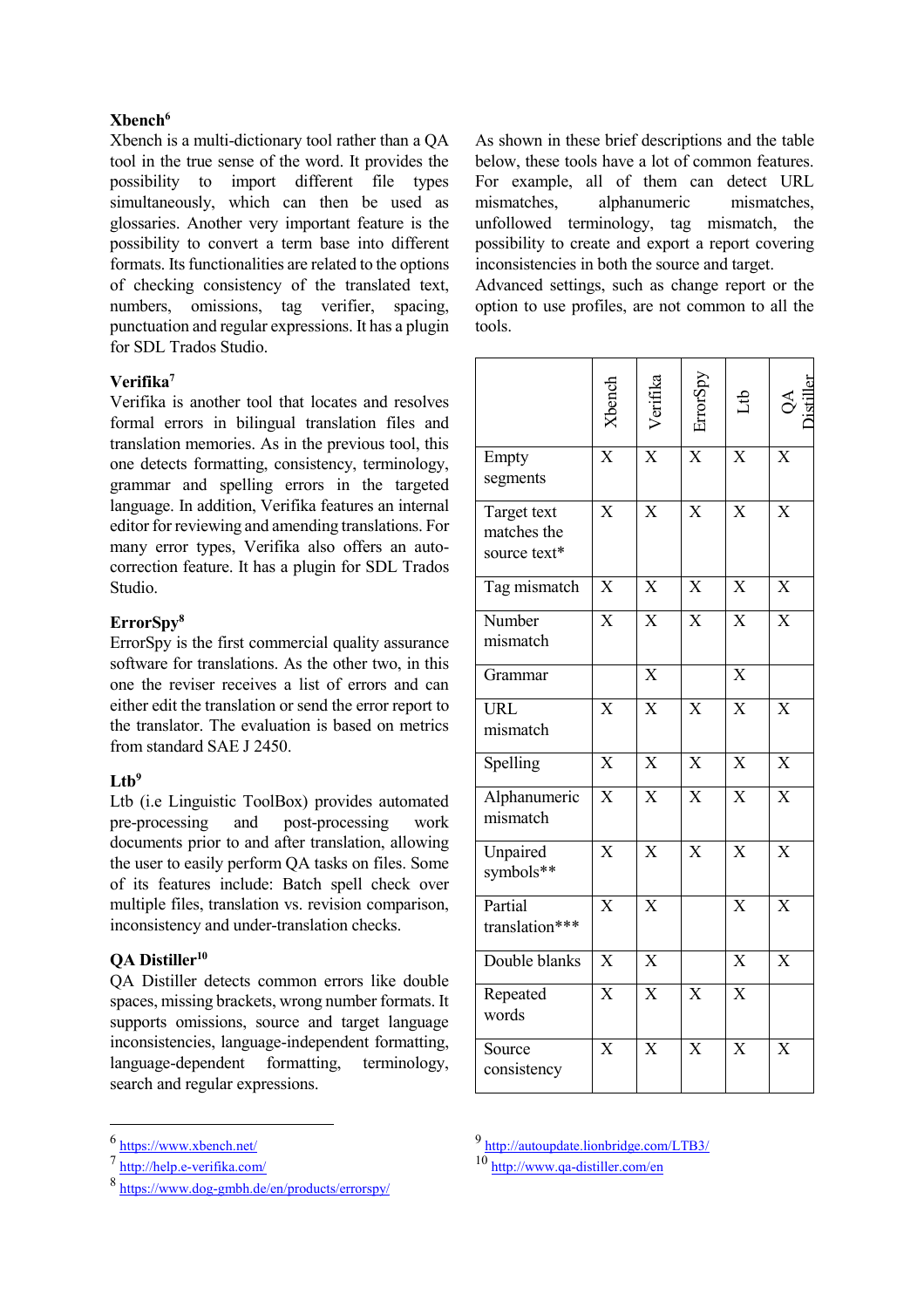| Target                  | X              | X | X            | X | X            |
|-------------------------|----------------|---|--------------|---|--------------|
| consistency             |                |   |              |   |              |
| Change report           |                |   |              | X |              |
| Multiple files          | X              | X |              | X | X            |
| CamelCase               | $\overline{X}$ | X | $\mathbf{X}$ | X | $\mathbf{X}$ |
| Terminology             | X              | X | X            | X | X            |
| Checklists              | X              | X |              |   | X            |
| PowerSearch*<br>***     | X              | X | X            |   | X            |
| Profiles*****           |                | X |              | X | $\mathbf{X}$ |
| Report                  | X              | X | X            | X | X            |
| Command<br>$line******$ |                |   |              |   | X            |
| <b>DNT</b> List         | X              | X | X            | X | X            |

\* Potentially untranslated text

\*\* I.e. unpaired parentheses, square brackets, or braces

\*\*\* Setting with minimum number of untranslated consecutive words

\*\*\*\*Searching modes: Simple, Regular Expressions, and MS Word Wildcards.

\*\*\*\*\* "Profiles" are custom QA and language settings that are selected for a specific customer \*\*\*\*\*\* It allows to automate the QA tool without processing files via the graphical user interface

Even though those tools have many similar settings, some of them are preferable to others.

As has been described in the ISO 17100 standard, client requirements are determined before the start of a translation project. The following files are usually requested at the time of delivery:

"Deliverables:

- 1. Cleaned files
- 2. \_\_\_\_\_\_\_\_\_\_\_ QA report with commented issues"

The blank space usually signifies which type of report if required. "Commented issues" relates to all false positives that are inevitably detected. A few such examples are given below.

## **5. QA Tools Output Comparison**

As already established, those tools have many common characteristics, but also a lot of different ones. Some of them can be connected to a CAT

tool, while others cannot. They all verify terminology, inconsistency, numbers, tags, links, and create an exportable report (mostly in excel format), which can then be verified by a QA specialist, or sent to the translator, who worked on the project. This last step depend on what practices have been adopted by the participants in the project. Although those tools provide an excellent quality when used for the verification of formal characteristics of a translation, they are not perfect. False-positive errors can be a difference in spacing rules from SL to TT, difference in length from source to target, the word forms, instruction regarding numbers. Each specific QA tool is better at detecting something than the rest. For example, in English, a number and its unit measures are written without a space in-between, while for Norwegian it is mandatory to write the number separated by a space. In an Ltb report, this will be indicated as an error. Another false-positive issue is the difference in length from source to target. When the target is 20% longer, Verifika indicates it as a possible error, even though languages have distinct semantic and morphological structures. Xbench is unable to detect linguistic differences as well. In order to achieve the best possible outputs, it is mandatory to set specific settings for every project by installing the proper language and settings.

Below are listed examples from exported reports from Xbench and Ltb. Since they have a lot of common features, it will be interesting to verify how they behave with identical settings.

In addition, it is important to briefly touch upon privacy restrictions. As quality notion is previously agreed upon by petitioner and translator, so are confidentiality agreements. Texts are not to be shared or inserted into machine translation engines under any circumstances. For the needs of this paper, and only with a previously corrected text, that would not contain any sort of references about the client, it was possible to use parts of the herebylisted examples.

Further down are a few examples of how those tools detect possible errors and visualize them. An identical text has been imported in Xbench and Ltb. Only their general settings are activated. This is due to the fact that each translation project is characterized by specific settings related to the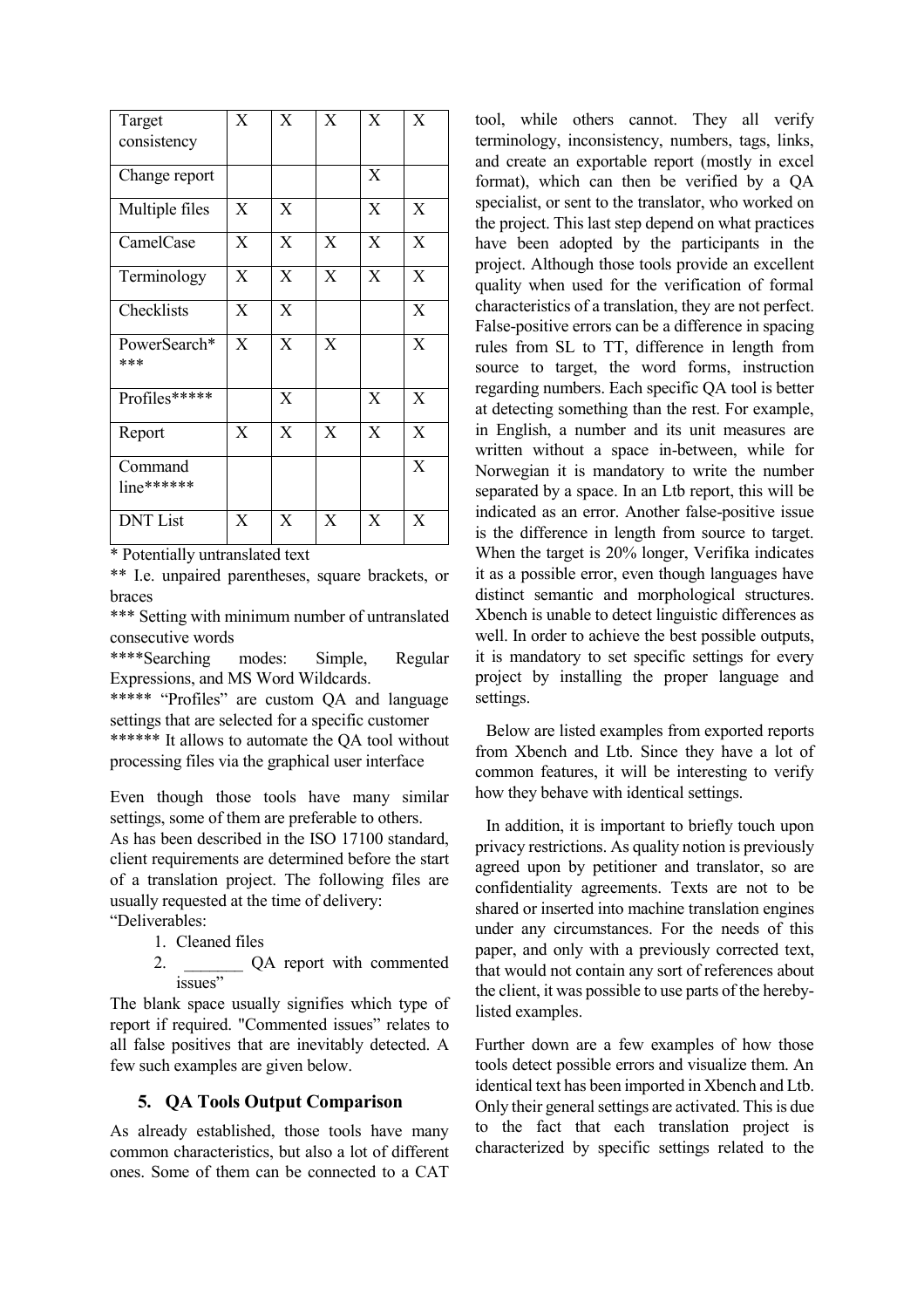client's requirement and instructions. The translation is from English to Bulgarian.

| EN                               | Ltb                                                                                                                                                                                                       | <b>Xbench</b>                                 |
|----------------------------------|-----------------------------------------------------------------------------------------------------------------------------------------------------------------------------------------------------------|-----------------------------------------------|
| Dear<br>Mr/Mr<br>s<br>[NAM<br>E, | Уважаема г-жо/г-не $\leq x$<br>$id="213"$<br>mmq78catalogvalue=" <nt<br>value="[NAME]&amp;quo<br/><math>t</math>;/<math>\&gt;</math>gt;"<br/>mmq78shortcatalogyalue="<br/>nts" <math>\geq</math>,</nt<br> | Уважае<br>ма г-<br>жо/г-не<br>[ <i>HME</i> ], |

Table 1: Link visualization.

Both tools have identified that between the parentheses there is a link, but have visualized it in a different way. In the Ltb report it is far more difficult to see where the issue is.

| EN                                           | Lth                       | <b>X</b> bench                    |
|----------------------------------------------|---------------------------|-----------------------------------|
| $\text{xxx}(a)$ 123456g<br>roup.com          | XXX(@)123456g<br>roup.com | XXX@123456g<br>roup.com           |
| ≤g<br>$id="383">2B.$<br>$\langle \rangle$ g> |                           | ≤g<br>$id="383" > 2B.$<br>$<$ /g> |

Table 2. Segment not translated

While both tools have identified that the email addresses have not been translated, only Xbench has identified the other segment as untranslated.

| EN | Ltb | <b>Xbench</b> |
|----|-----|---------------|
| NA |     | Неприложимо   |

| Table 3. Uppercase mismatch |  |
|-----------------------------|--|
|                             |  |

This issue has been detected only in the Xbench and not in the Ltb.

| EN                                                                                      | Lth                                                                                  | Xbench |
|-----------------------------------------------------------------------------------------|--------------------------------------------------------------------------------------|--------|
| Please answer<br>any<br>incomplete<br>(red)<br>questions<br>before trying<br>to submit. | Отговорете на<br>всички<br>непопълнени<br>(в червено)<br>въпроси преди<br>изпращане. |        |

Table 4: Difference in error detection.

It frequently occurs that a tool will determine something as a potential error, which another tool will not. An example is the Bulgarian word "непопълнени". The file is less than a 100 words. Xbanch has detected no errors, while the Ltb has registered a possible spelling error. Even though here we have only a few examples, it is enough to see that Ltb is better at spelling, while Xbench verifies more possible errors on a segment level.

All of the above are false positives. In a real work situation, those issues will be declared "False" or marked "Ignore" before delivering them to the client. A QA specialist or an experienced translator will immediately understand which of those warnings are real and which are not. Nevertheless these tools help visualize quickly what can be wrong with a text, especially when the settings for the specific project are set correctly.

## **6. Polls**

Over the years many researchers have attempted to determine what the current state of affairs is within the translation industry. Julia Makoushina describes in her article (2007), among other things, awareness of existing QA automation tools, the distinct approaches to quality assurance, the types of QA checks performed, the readiness to automate QA checks, and the reasons not to. According to her survey, 86.5% of QA tool users represented translation/localization service provider companies, while a few were on the service buyer side, and 2 were software developer representatives. 1/3 reported that they applied quality assurance procedures at the end of each translation. Small companies applied QA before delivery. 30% of respondents applied QA procedures to source files as well as to final ones. Over 5% of respondent companies, mostly large ones, didn't apply any QA procedures in-house and outsourced them. Other QA methods (selected by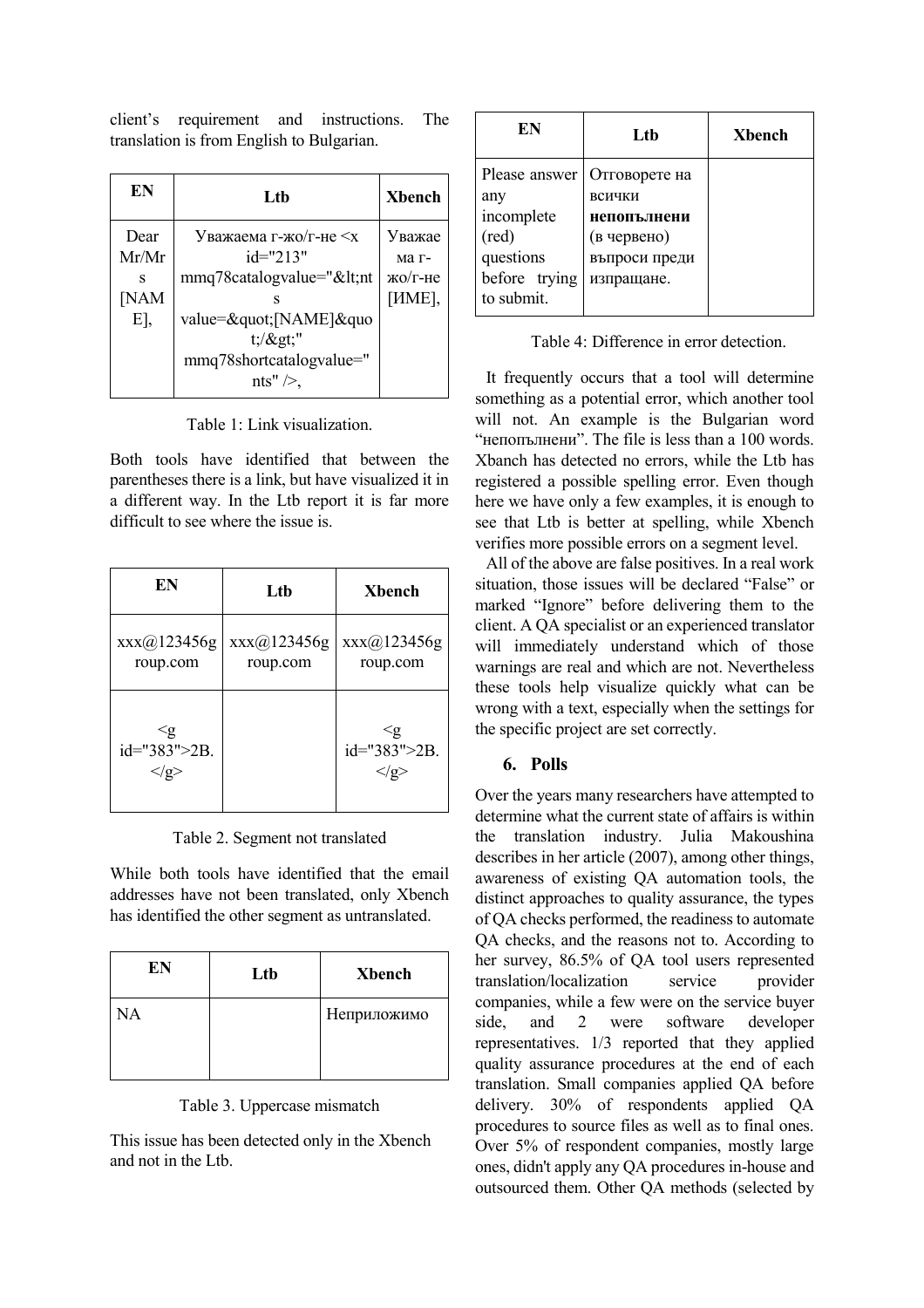4.62% of the respondents) included spot-check of final files and terminology check, while the most popular response in this category was "it depends on a project". The least popular check for that period was word-level consistency, which is often one of the most important checks, but on the other hand is very difficult and time consuming. The most popular QA automation tools were those built into the TM tools - Trados and SDLX. Almost 17% of large companies indicated they used their own QA automation tools. Other tools specified by respondents included Ando tools, Microsoft Word spell-checker and SDL's ToolProof and HTML QA. Also SAE J2450 standard and LISA12 QA model were mentioned which are not in fact QA automation tools, but metrics.

In 2013, QTLaunchPad<sup>11</sup> analyzes which models are being used to assess translation quality. Nearly 500 respondents indicated to use more than one TQA model. This happens because in certain cases, the models depend on the area of application. Such shortcomings lead to the use of internal or modified models in addition to the above. Internal models were by far the most dominant at 45%. The QA options included in a CAT tool, were also popular at 32%. The most widely used external standard was EN 15038 followed (30%), followed closely by ISO 9000 series models (27%). Others had no formal model (17%), and 16% employed the LISA QA. To the question which QA tools are being used, most respondents use a built-in QA tool functionality of their existing CAT tools (48%) or their own in-house quality evaluation tools (39%). Here too, in some cases, more than one tool is used. Particularly popular choices were ApSIC XBench (30%) and Yamagata QA Distiller (12%), yet 22% state they do not use QA tools at all.

The situation has not changed much, as can be seen from a poll from few years ago from SDL Trados<sup>12</sup>. The poll is based on the responses from the Translation Technology Insights Research 2016<sup>13</sup>. One of the key findings of the research is the overriding importance of translation quality (it has been pointed as 2.5X more important than speed and 6X more important than cost). At the same time, 64% of the polled have to rework their projects. Terminology is the top challenge. Those

<sup>11</sup> QTLaunchPad is a two-year European Commissionfunded collaborative research initiative dedicated to identifying quality barriers in translation and language technologies and preparing steps for overcoming them. <http://www.qt21.eu/>

who face rework have to deal with 'Inconsistencies in the use of terminology' - almost 48%. Another fact is that quality assessment is largely subjective. 59% of respondents are not measuring it at all or using ill-defined or purely qualitative criteria. Only 4% are relying entirely on formal, standardized metrics for quality assessment. This result is echoed in a question asking about feedback received: Twice as many receive subjective feedback as getting objective feedback. 59% either don't measure translation quality at all, or use illdefined or purely qualitative assessment. In details, 35% have no measures or have ill-defined ones. 24% rely on qualitative feedback, 37% have adopted mixed measures and only 4% of respondents have adopted standardized assessment procedures.

According to the same poll, in order to improve translation quality, it is necessary to prioritize terminology management (as terminology inconsistencies are the top cause of rework), participants should familiarize themselves with existing international standards and adopt formal objective approach to measuring quality.

## **7. Conclusion**

Translation quality assurance is a crucial stage of the working process. QA tools are convenient when it comes to both the economical aspect and time-consumption of the work process. Their adoption has helped to create new professions in the industry.

Although the examples that have been shown are mostly false issues, this does not mean that those tools are not able to detect real errors in a text, be it source or target. QA tools are valuable when there is necessity to verify if the right terminology has been followed, and that there are no inconsistencies in the translated text. The last one was previously not considered as important.

<sup>12</sup> [https://www.sdltrados.com/download/the-pursuit-of](https://www.sdltrados.com/download/the-pursuit-of-perfection-in-translation/99851/)[perfection-in-translation/99851/](https://www.sdltrados.com/download/the-pursuit-of-perfection-in-translation/99851/)

<sup>13&</sup>lt;br>13 [https://www.sdl.com/software-and-services/translation](https://www.sdl.com/software-and-services/translation-software/research/)[software/research/](https://www.sdl.com/software-and-services/translation-software/research/)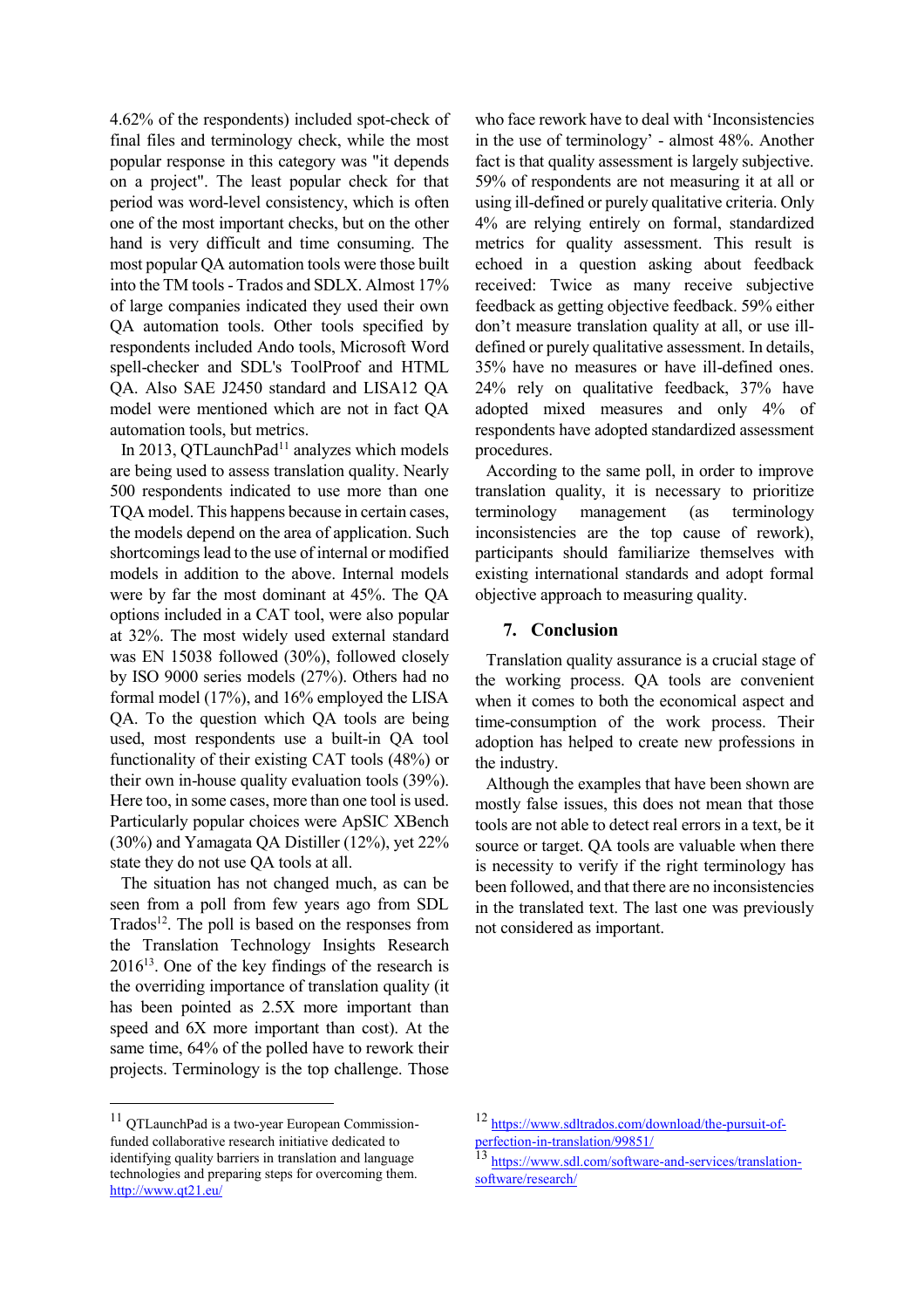## **References**

Antonia Debove, Sabrina Furlan and Ilse Depreatere. 2012. *"Five automated QA tools (QA Distiller 6.5.8, Xbench 2.8, ErrorSpy 5.0, SDL Trados 2007 QA Checker 2.0 and SDLX 2007 SP2 QA Check)"-*  Prespectives on translation quality

[https://books.google.bg/books?hl=en&lr=&id=KAmIx](https://books.google.bg/books?hl=en&lr=&id=KAmIxMyFfeAC&oi=fnd&pg=PA161&dq=translation+QA+tools&ots=xpMe0j-cer&sig=bS0WEjNWI6p_XI068NpS5e6-yhc&redir_esc=y#v=onepage&q&f=false) [MyFfeAC&oi=fnd&pg=PA161&dq=translation+QA+t](https://books.google.bg/books?hl=en&lr=&id=KAmIxMyFfeAC&oi=fnd&pg=PA161&dq=translation+QA+tools&ots=xpMe0j-cer&sig=bS0WEjNWI6p_XI068NpS5e6-yhc&redir_esc=y#v=onepage&q&f=false) [ools&ots=xpMe0j](https://books.google.bg/books?hl=en&lr=&id=KAmIxMyFfeAC&oi=fnd&pg=PA161&dq=translation+QA+tools&ots=xpMe0j-cer&sig=bS0WEjNWI6p_XI068NpS5e6-yhc&redir_esc=y#v=onepage&q&f=false)[cer&sig=bS0WEjNWI6p\\_XI068NpS5e6-](https://books.google.bg/books?hl=en&lr=&id=KAmIxMyFfeAC&oi=fnd&pg=PA161&dq=translation+QA+tools&ots=xpMe0j-cer&sig=bS0WEjNWI6p_XI068NpS5e6-yhc&redir_esc=y#v=onepage&q&f=false)

[yhc&redir\\_esc=y#v=onepage&q&f=false](https://books.google.bg/books?hl=en&lr=&id=KAmIxMyFfeAC&oi=fnd&pg=PA161&dq=translation+QA+tools&ots=xpMe0j-cer&sig=bS0WEjNWI6p_XI068NpS5e6-yhc&redir_esc=y#v=onepage&q&f=false)

"Benjamins Translation Library", Computers and Translation, A translator's guide,Chapter 4, "Terminology tools for translators" Lynne Brwker, University of Ottawa, Canada, 2003

[https://books.google.bg/books?hl=en&lr=&id=-](https://books.google.bg/books?hl=en&lr=&id=-WU9AAAAQBAJ&oi=fnd&pg=PA31&dq=translation+memory&ots=7sq2g4unoS&sig=vveWdiX5SZHOFCoA6wnkjMyCzLM&redir_esc=y#v=onepage&q=translation%2520memory&f=false)

[WU9AAAAQBAJ&oi=fnd&pg=PA31&dq=translation](https://books.google.bg/books?hl=en&lr=&id=-WU9AAAAQBAJ&oi=fnd&pg=PA31&dq=translation+memory&ots=7sq2g4unoS&sig=vveWdiX5SZHOFCoA6wnkjMyCzLM&redir_esc=y#v=onepage&q=translation%2520memory&f=false) [+memory&ots=7sq2g4unoS&sig=vveWdiX5SZHOFC](https://books.google.bg/books?hl=en&lr=&id=-WU9AAAAQBAJ&oi=fnd&pg=PA31&dq=translation+memory&ots=7sq2g4unoS&sig=vveWdiX5SZHOFCoA6wnkjMyCzLM&redir_esc=y#v=onepage&q=translation%2520memory&f=false) [oA6wnkjMyCzLM&redir\\_esc=y#v=onepage&q=transl](https://books.google.bg/books?hl=en&lr=&id=-WU9AAAAQBAJ&oi=fnd&pg=PA31&dq=translation+memory&ots=7sq2g4unoS&sig=vveWdiX5SZHOFCoA6wnkjMyCzLM&redir_esc=y#v=onepage&q=translation%2520memory&f=false) [ation%20memory&f=false](https://books.google.bg/books?hl=en&lr=&id=-WU9AAAAQBAJ&oi=fnd&pg=PA31&dq=translation+memory&ots=7sq2g4unoS&sig=vveWdiX5SZHOFCoA6wnkjMyCzLM&redir_esc=y#v=onepage&q=translation%2520memory&f=false)

Bulgarian Institute for Standardization (BDS) - БДС EN 15038:2006 [http://www.bds](http://www.bds-bg.org/standard/?national_standard_id=51617)[bg.org/standard/?national\\_standard\\_id=51617](http://www.bds-bg.org/standard/?national_standard_id=51617)

Bulgarian Institute for Standardization - БДС EN ISO 9000:2015 [http://www.bds](http://www.bds-bg.org/bg/standard/?natstandard_document_id=76231)[bg.org/bg/standard/?natstandard\\_document\\_id=76231](http://www.bds-bg.org/bg/standard/?natstandard_document_id=76231)

Bulgarian Institute for Standardization - БДС EN ISO 17100:2015 [http://www.bds-](http://www.bds-bg.org/standard/?national_standard_id=90404)

[bg.org/standard/?national\\_standard\\_id=90404](http://www.bds-bg.org/standard/?national_standard_id=90404)

Doherty, S. Gaspari, F. Groves, D., van Genabith, J., Specia, L., Burchardt, A., Lommel, A., Uszkoreit, H. 2013. *"Mapping the Industry I: Findings on Translation Technologies and Quality Assessment*"- Funded by the European Commission – Grant Number: 296347 [http://doras.dcu.ie/19474/1/Version\\_Participants\\_Final.](http://doras.dcu.ie/19474/1/Version_Participants_Final.pdf) [pdf](http://doras.dcu.ie/19474/1/Version_Participants_Final.pdf)

ErrorSpy <https://www.dog-gmbh.de/en/products/errorspy/>

Harold Somers. 2003. "*Benjamins Translation Library", Computers and Translation, A translator's guide, Chapter 3, "Translation memory systems*", UMIST, Manchester, England

[https://books.google.bg/books?hl=en&lr=&id=-](https://books.google.bg/books?hl=en&lr=&id=-WU9AAAAQBAJ&oi=fnd&pg=PA31&dq=translation+memory&ots=7sq1f2vnhP&sig=C3fzF4zADUOsj4jGyJOxfJZBBP8&redir_esc=y#v=onepage&q=translation%2520memory&f=false)

[WU9AAAAQBAJ&oi=fnd&pg=PA31&dq=translation](https://books.google.bg/books?hl=en&lr=&id=-WU9AAAAQBAJ&oi=fnd&pg=PA31&dq=translation+memory&ots=7sq1f2vnhP&sig=C3fzF4zADUOsj4jGyJOxfJZBBP8&redir_esc=y#v=onepage&q=translation%2520memory&f=false) [+memory&ots=7sq1f2vnhP&sig=C3fzF4zADUOsj4jG](https://books.google.bg/books?hl=en&lr=&id=-WU9AAAAQBAJ&oi=fnd&pg=PA31&dq=translation+memory&ots=7sq1f2vnhP&sig=C3fzF4zADUOsj4jGyJOxfJZBBP8&redir_esc=y#v=onepage&q=translation%2520memory&f=false) [yJOxfJZBBP8&redir\\_esc=y#v=onepage&q=translatio](https://books.google.bg/books?hl=en&lr=&id=-WU9AAAAQBAJ&oi=fnd&pg=PA31&dq=translation+memory&ots=7sq1f2vnhP&sig=C3fzF4zADUOsj4jGyJOxfJZBBP8&redir_esc=y#v=onepage&q=translation%2520memory&f=false) [n%20memory&f=false](https://books.google.bg/books?hl=en&lr=&id=-WU9AAAAQBAJ&oi=fnd&pg=PA31&dq=translation+memory&ots=7sq1f2vnhP&sig=C3fzF4zADUOsj4jGyJOxfJZBBP8&redir_esc=y#v=onepage&q=translation%2520memory&f=false)

Ilse Depreatere (Ed.). 2007. *"Perspectives on Translation Quality"* - A contrastive analysis of Antonia Debove, Sabrina Furlan and Ilse Depreatere

Jitka Zehnalová. 2013. "Tradition and Trends in Translation Quality Assessment"

Palacký University, Philosophical Faculty, Department of English and American Studies, Křížkovského 10, 771 80 Olomouc, Czech Republic

[https://www.researchgate.net/publication/294260655\\_T](https://www.researchgate.net/publication/294260655_Tradition_and_Trends_in_Translation_Quality_assessment) radition and Trends in Translation Quality assessme [nt](https://www.researchgate.net/publication/294260655_Tradition_and_Trends_in_Translation_Quality_assessment)

Julia Makoushina. 2007. *"Translation Quality Assurance Tools: Current State and Future Approaches"* [Translating and the Computer 29, November 2007] Palex Languages and Software Tomsk, Russia [julia@palex.ru](mailto:julia@palex.ru) [http://citeseerx.ist.psu.edu/viewdoc/download?doi=10.](http://citeseerx.ist.psu.edu/viewdoc/download?doi=10.1.1.464.453&rep=rep1&type=pdf) [1.1.464.453&rep=rep1&type=pdf](http://citeseerx.ist.psu.edu/viewdoc/download?doi=10.1.1.464.453&rep=rep1&type=pdf)

Lynne Brwker. 2003. "*Benjamins Translation Library", Computers and Translation, A translator's guide,Chapter 4, "Terminology tools for translators"*, University of Ottawa, Canada

[https://books.google.bg/books?hl=en&lr=&id=-](https://books.google.bg/books?hl=en&lr=&id=-WU9AAAAQBAJ&oi=fnd&pg=PA31&dq=translation+memory&ots=7sq2g4unoS&sig=vveWdiX5SZHOFCoA6wnkjMyCzLM&redir_esc=y#v=onepage&q=translation%2520memory&f=false) [WU9AAAAQBAJ&oi=fnd&pg=PA31&dq=translation](https://books.google.bg/books?hl=en&lr=&id=-WU9AAAAQBAJ&oi=fnd&pg=PA31&dq=translation+memory&ots=7sq2g4unoS&sig=vveWdiX5SZHOFCoA6wnkjMyCzLM&redir_esc=y#v=onepage&q=translation%2520memory&f=false) [+memory&ots=7sq2g4unoS&sig=vveWdiX5SZHOFC](https://books.google.bg/books?hl=en&lr=&id=-WU9AAAAQBAJ&oi=fnd&pg=PA31&dq=translation+memory&ots=7sq2g4unoS&sig=vveWdiX5SZHOFCoA6wnkjMyCzLM&redir_esc=y#v=onepage&q=translation%2520memory&f=false) [oA6wnkjMyCzLM&redir\\_esc=y#v=onepage&q=transl](https://books.google.bg/books?hl=en&lr=&id=-WU9AAAAQBAJ&oi=fnd&pg=PA31&dq=translation+memory&ots=7sq2g4unoS&sig=vveWdiX5SZHOFCoA6wnkjMyCzLM&redir_esc=y#v=onepage&q=translation%2520memory&f=false) [ation%20memory&f=false](https://books.google.bg/books?hl=en&lr=&id=-WU9AAAAQBAJ&oi=fnd&pg=PA31&dq=translation+memory&ots=7sq2g4unoS&sig=vveWdiX5SZHOFCoA6wnkjMyCzLM&redir_esc=y#v=onepage&q=translation%2520memory&f=false)

QTLaunchPad http://www.qt21.eu/

Roberto Martínez Mateo. 2016. A*ligning qualitative and quantitative approaches in professional translation quality assessment*, University of Castilla La Mancha <https://ebuah.uah.es/dspace/handle/10017/30326>

SAE J2450 Translation Quality Metric Task Force <https://www.sae.org/standardsdev/j2450p1.htm>

SDL Research Study 2016: Translation Technology Insights

[https://www.sdl.com/software-and-services/translation](https://www.sdl.com/software-and-services/translation-software/research/)[software/research/](https://www.sdl.com/software-and-services/translation-software/research/)

"SDL Translation Technology Insights. Quality" [https://www.sdltrados.com/download/the-pursuit-of](https://www.sdltrados.com/download/the-pursuit-of-perfection-in-translation/99851/)[perfection-in-translation/99851/](https://www.sdltrados.com/download/the-pursuit-of-perfection-in-translation/99851/)